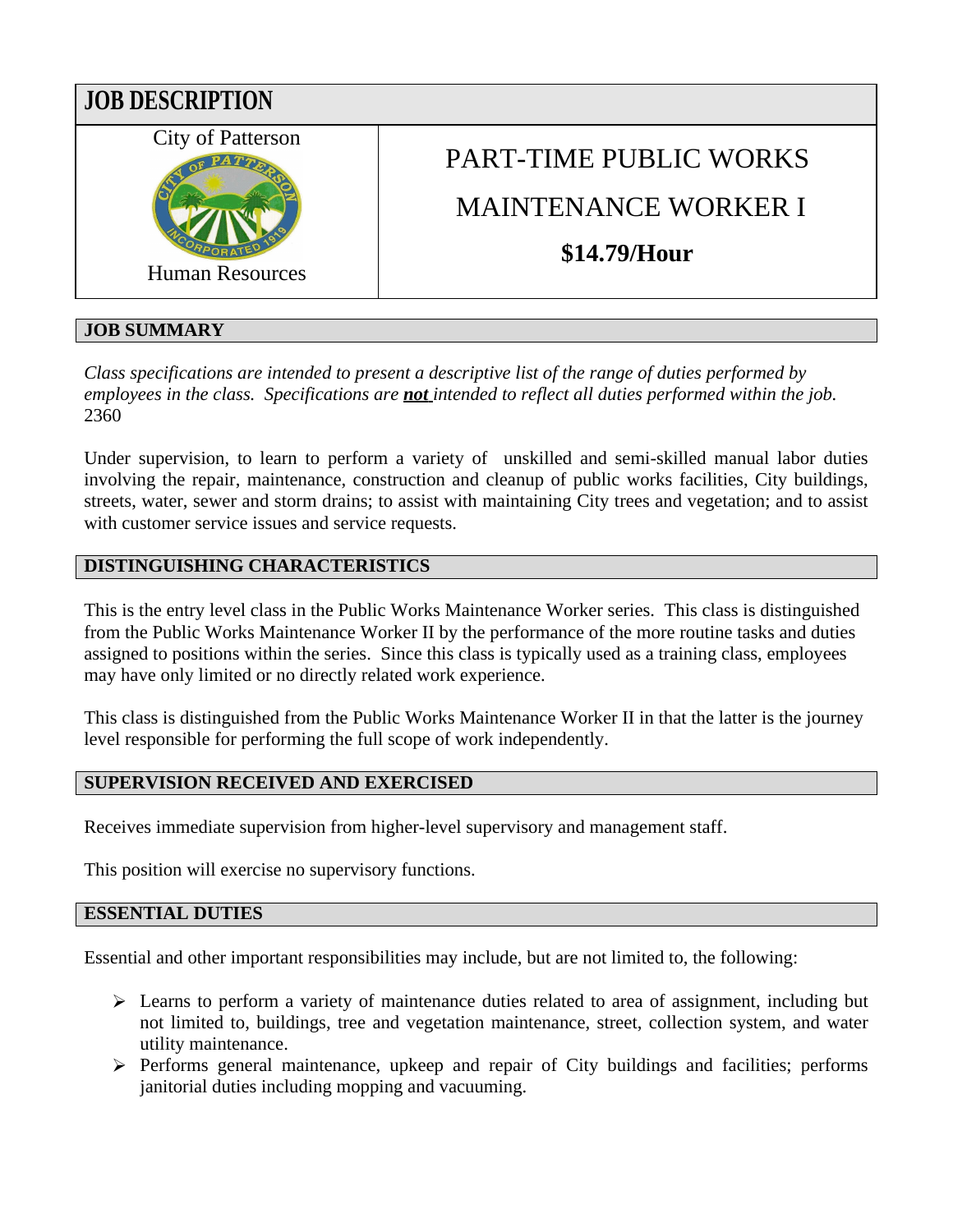- $\triangleright$  Assists with street maintenance and repair including digging out, breaking up and hauling away damaged sidewalks, gutters, curbs, and asphalt pavement; spreads, rakes, tamps and rolls asphalt; seals street cracks with tar.
- $\triangleright$  Paints street signs, crossings, crosswalks, curbs and centerlines.
- $\triangleright$  Assists with the maintenance and repair of storm drains, sewer lines; assists in television monitoring of sewer mains and lines.
- $\triangleright$  Assists with the installation and repair of water services, water mains, fire hydrants and related facilities.
- $\triangleright$  Assists with irrigating, mowing, weeding, trimming and fertilizing lawns and landscaped areas; plants, waters and maintains various vegetation such as bushes, trees, flowers, shrubs and lawns; trims and prunes bushes, trees and shrubs.
- $\triangleright$  Performs basic construction, carpentry, plumbing, painting, electrical and HVAC repair tasks; cleans and re-stocks facilities.
- Operates a variety of trucks and equipment, including dump trucks, vactor trucks, rollers, frontend loaders, backhoe, tractors, air hammers, and pavement breakers.
- $\triangleright$  Picks up garbage from citizens and hauls to county designated site.
- Builds and maintains positive working relationships with co-workers, other City employees, and the public using principles of good customer service.
- $\triangleright$  Performs related duties as assigned.

## **MIMIMUM QUALIFICATIONS**

#### **Knowledge of:**

- Methods, procedures, equipment and tools used in public works maintenance and construction.
- Basic facilities construction and repair work and methods, including minor carpentry, pipe fitting, painting and cement work.
- Safe work methods.
- Principles and practices of customer service.

## **Ability to:**

- Understand and follow oral and written instructions.
- Perform heavy manual labor for extended periods of time, occasionally under unfavorable conditions during odd hours.
- Safely operate and maintain tools and equipment related to public works maintenance and construction work.
- Learn to operate a computer as necessary to perform duties.
- Work with various cultural and ethnic groups in a tactful and effective manner;
- Communicate clearly and concisely, both orally and in writing.
- Be an integral team player, which involves flexibility, cooperation and communication.
- Establish and maintain effective working relationships with co-workers and the general public.

## **EXPERIENCE AND CERTIFICATION(S)**

Any combination of experience and training what would likely provide the required knowledge and abilities is qualifying. A typical way to obtain the knowledge and abilities would be:

**Experience:** Experienced performing manual labor in public works, maintenance or construction or an equivalent combination of education and experience.